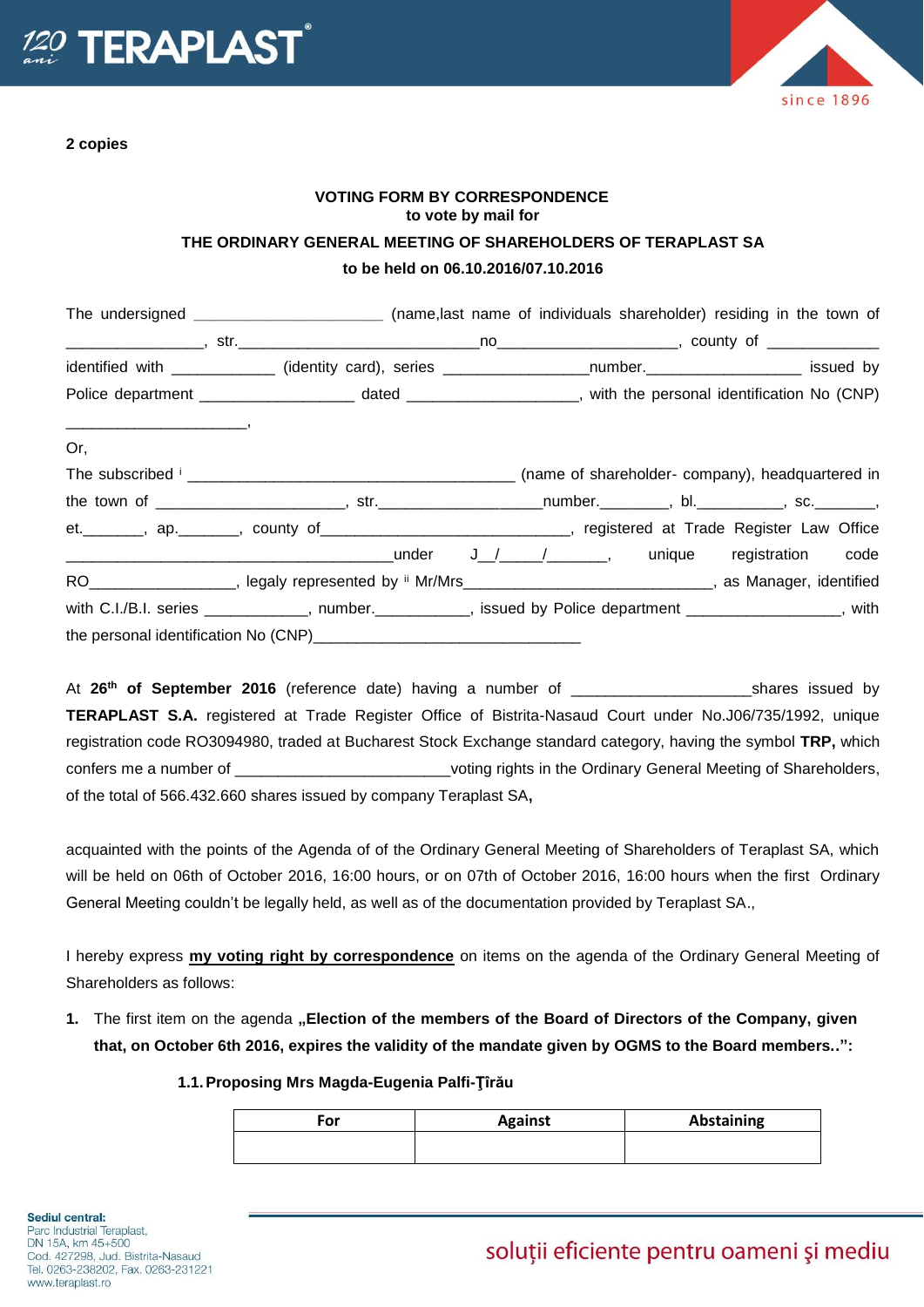## **ERAPLAS**



## **1.2.Proposing Mr Dorel Goia**

| For | <b>Against</b> | <b>Abstaining</b> |
|-----|----------------|-------------------|
|     |                |                   |

**1.3.Proposing Mr Emanoil-Ioan Viciu**

| For                                    | <b>Against</b> | Abstaining |
|----------------------------------------|----------------|------------|
|                                        |                |            |
| 1.4. Proposing Mr Razvan Stefan Lefter |                |            |

**For Against Abstaining**

**1.5.Proposing Mr Teofil-Ovidiu Muresan**

| ∙or | <b>Against</b> | Abstaining |
|-----|----------------|------------|
|     |                |            |

**1.6.Proposing Mr Petru-Raul Ciurtin**

| For | <b>Against</b> | Abstaining |
|-----|----------------|------------|
|     |                |            |

2. The second item on the agenda: " Establishing the validity of the mandate of the Board members, **starting from the date of adoption of the decision by OGMS. The Board of Directors proposes that mandate length will be 1(one) year. "**

| For | <b>Against</b> | Abstaining |
|-----|----------------|------------|
|     |                |            |

**3.** The third item on the agenda: "**Empowering Mr. Dorel Goia and Mrs. Magda-Eugenia Palfi-Tirau to negotiate managers' contracts of mandate and to sign them, either of the two, in the name and on behalf of the Company. "**

| For | <b>Against</b> | Abstaining |
|-----|----------------|------------|
|     |                |            |

**4.** The fourth item on the agenda: "**Establishing the registration date which serves to identify the shareholders who will be affected by the decisions adopted by the General Ordinary Meeting of Shareholders. The date proposed by the Board of Directors is October 25th 2016**."

| For | <b>Against</b> | Abstaining |
|-----|----------------|------------|
|     |                |            |

5. The fifth item on the agenda: "Approval of the date October 24th 2016 as "ex-date", respectively the date **previous to the registration date when the financial instruments, subject of the decision of the corporate bodies, are transacted without the rights resulting from such decision, pursuant to art. 2 letter f) of Regulation No. 6/2009 regarding the exercise of certain rights of the shareholders within the general assemblies of the trading companies, amended and completed by Regulation no. 13/2014**